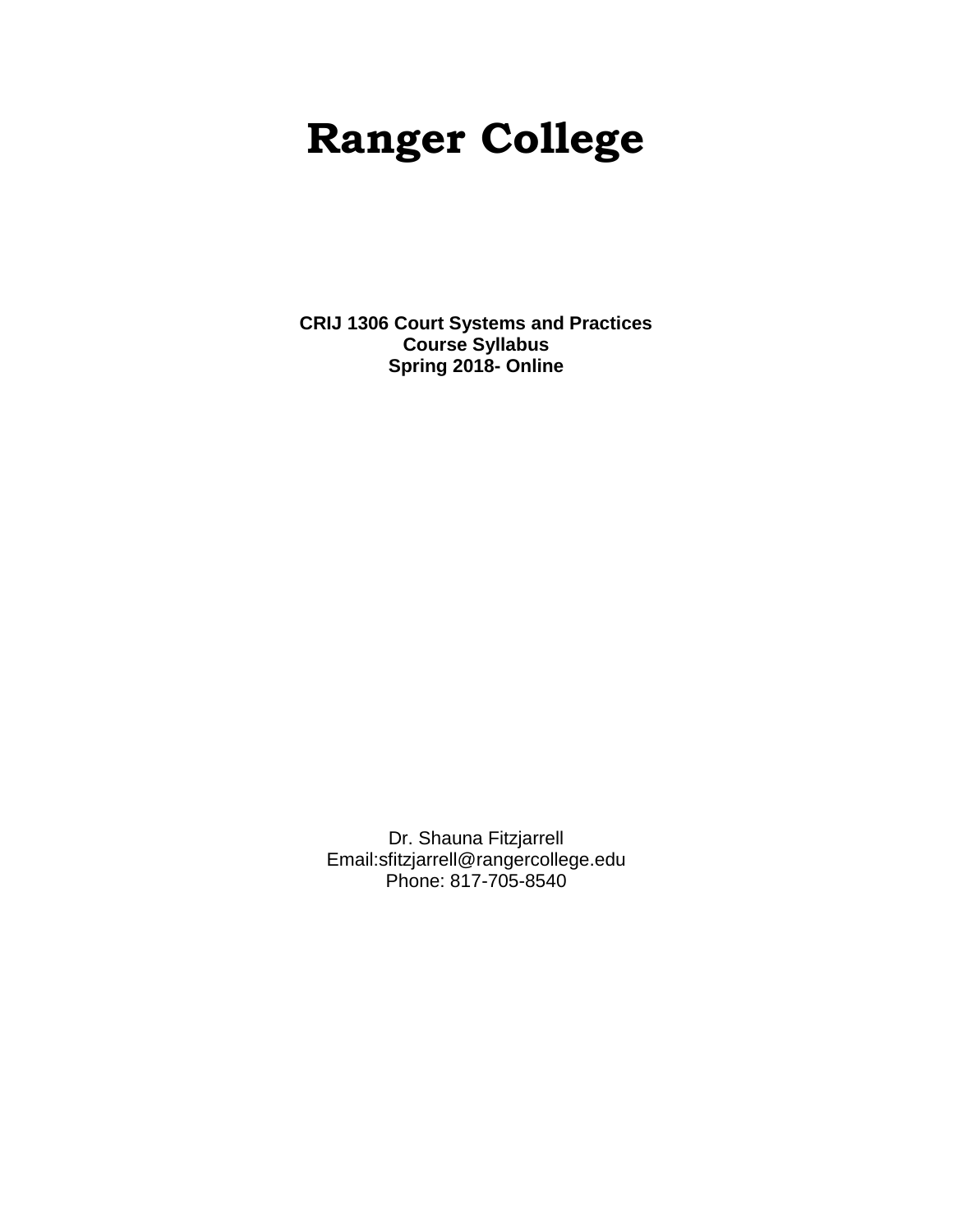# **I. Texas Core Curriculum Statement of Purpose**

Through the Texas Core Curriculum, students will gain a foundation of knowledge of human cultures and the physical and natural world, develop principles of personal and social responsibility for living in a diverse world, and advance intellectual and practical skills that are essential for all learning.

## **II. Course Description**

This course is an introduction to the American court system. Topics for online discussion will include the structure, procedures, practices, and sources of law in American courts, using federal and Texas statutes and case law.

## **II. Required Background or Prerequisite**

There are no prerequisites for this course. However, permission is required of the instructor, department, and/or advisor to enroll in this course. It is strongly recommended that students have dedicated internet access, a working knowledge of Blackboard, and a keen interest in the criminal justice system.

# **IV. Required Textbook and Course Materials**

## **Required Text**

Neubauer, D. W. & Fradella, H. F. (2017). *America's Courts and the Criminal Justice*  System. (12<sup>th</sup> ed.). Belmont, CA: Wadsworth Cengage Learning.

## **V. Course Purpose**

The purpose of the course is to provide students with a comprehensive explanation as well as a working knowledge of the courts and the criminal justice system.

This course is designed to familiarize students with the basic structure of the courts, the nature of the criminal laws applied, and the procedures followed to dispense justice.

## **VI. Course Learning Outcomes**

Upon successful completion of this course, students will be able to:

- 1. Describe the American judicial system, their jurisdiction, development and structure.
- 2. Analyze the function and dynamics of the courtroom work group.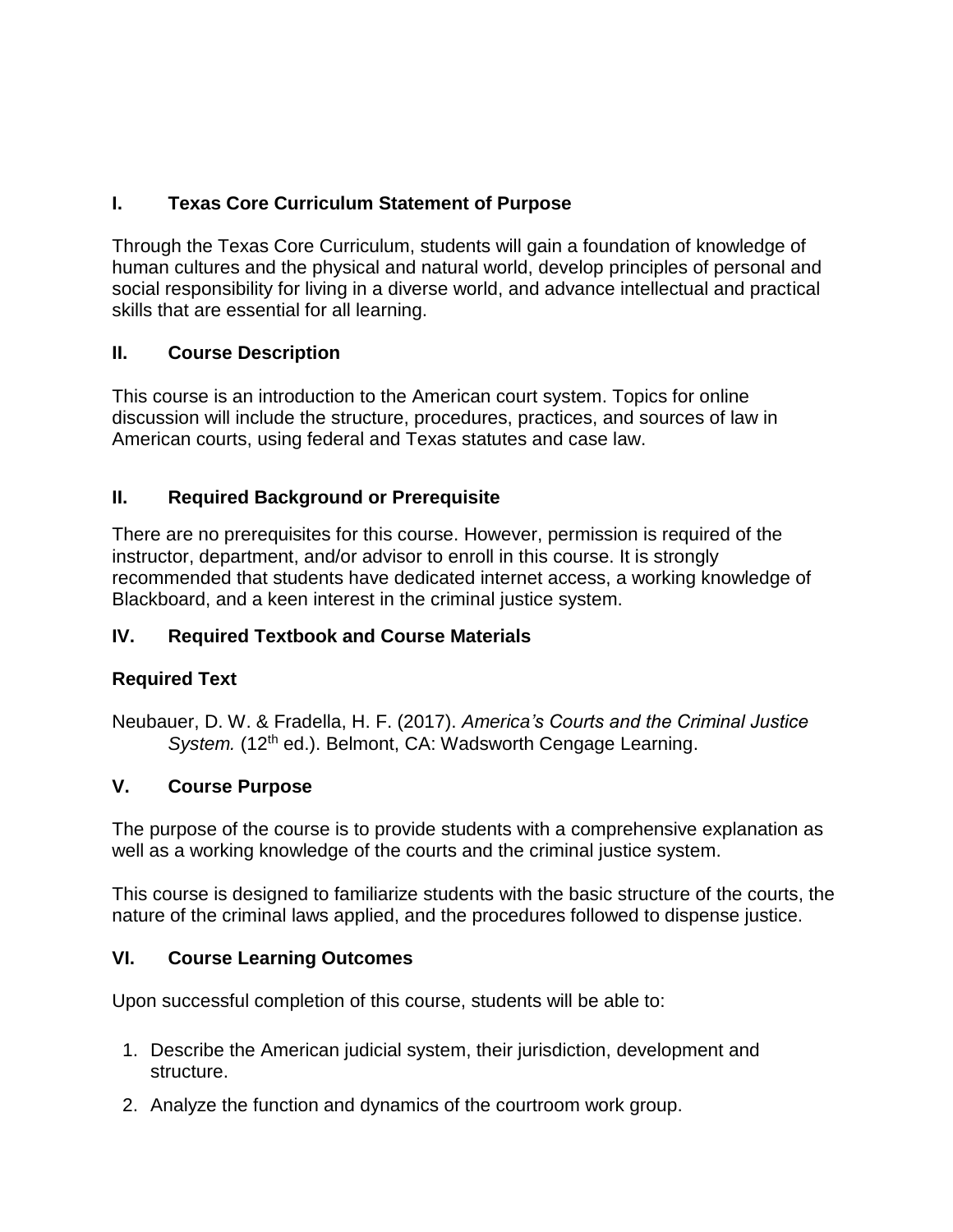- 3. Identify the judicial processes from pretrial to appeal.
- 4. Describe the significant Constitutional Amendments, doctrines, and other sources of law in the American judicial system.
- 5. Compare and contrast organizational structures, policies, strategies and tactics between the adult and juvenile court systems.

#### **VII. Core Objectives**

This course meets the following of the six Core Objectives established by the Texas Higher Education Coordinating Board:

- ☒ **Critical Thinking Skills (CT) –** Creative thinking, innovation, inquiry, and analysis; evaluation and synthesis of information
- $\boxtimes$  **Communication Skills (COM)** effective development, interpretation and expression of ideas through written, oral, and visual communication
- ☐ **Empirical and Quantitative Skills (EQS) –** The manipulation and analysis of numerical data or observable facts resulting in informed conclusions
- $\Box$  **Teamwork (TW)** The ability to consider different points of view and to work effectively with others to support a shared purpose or goal
- ☒ **Social Responsibility (SR) –** Intercultural competence, knowledge of civic responsibility, and the ability to engage effectively in regional, national, and global communities
- $\boxtimes$  **Personal Responsibility (PR)** The ability to connect choices, actions, and consequences to ethical decision-making

#### **VIII. Methods of Instruction**

#### **Discussion**

Each learner will be responsible for posting an individual response to *two* weekly discussion questions and participating in the class discussions. Discussion questions will be posted on Sunday evenings prior to the work week. The work week runs Monday-Sunday. Discussion questions will be based on the readings requiring you to demonstrate your knowledge and understanding of the concepts covered each week. You are encouraged to post an initial response to the discussion question no later than **Thursday** each week and post one substantive response to other students' post no later than Sunday. Participation in discussion is expected on **at least three days each week**. Your initial response to the discussion question counts toward the weekly requirement.

All responses must be substantive. Initial discussion question responses must contain at least 200 words and address all parts of the question. Responses to other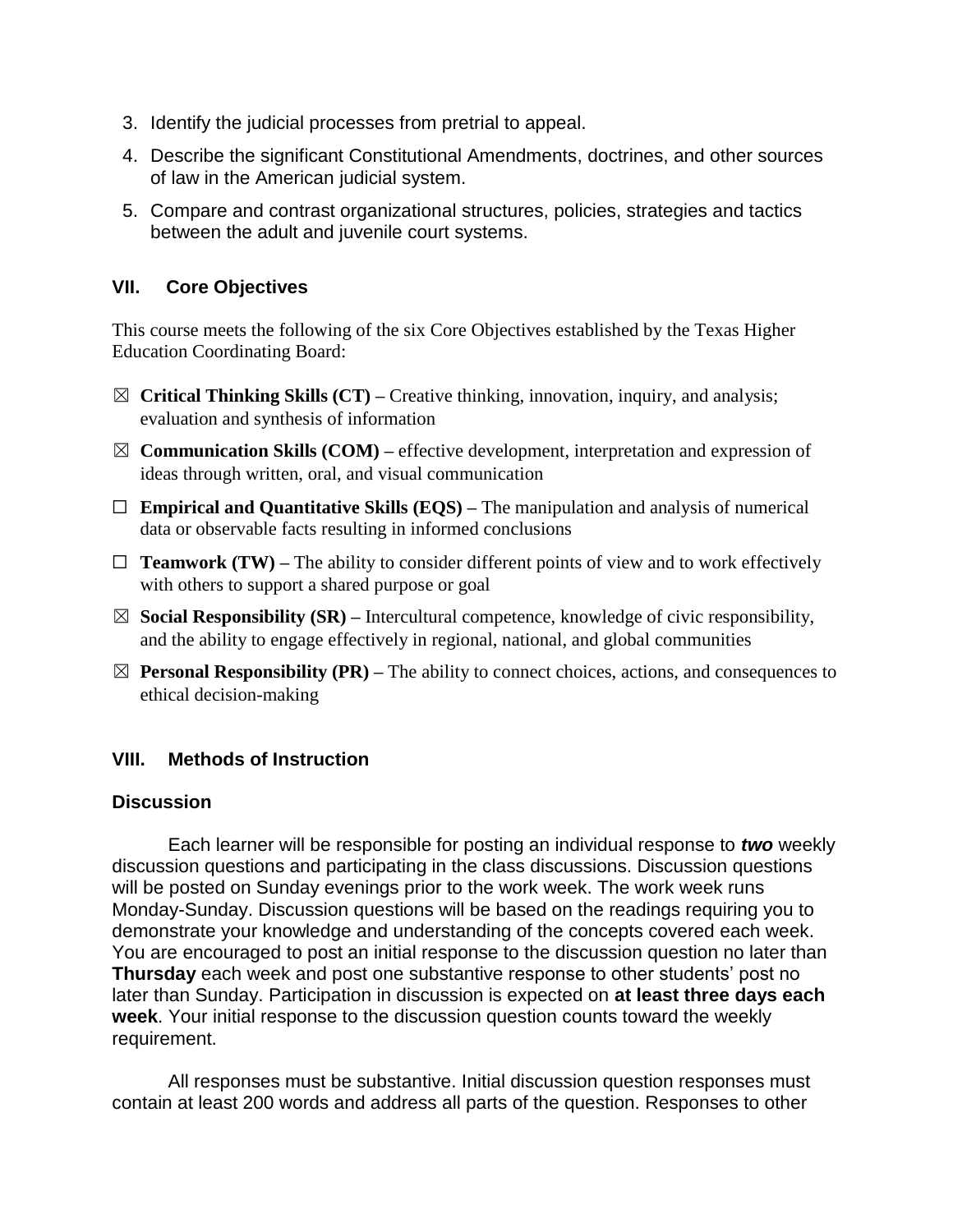posts must contain at least 100 words. Your writing mechanics, grammar and referencing must reflect collegiate standards.

#### **IX. Methods of Assessment**

This course includes five quizzes, class discussion postings, and a final exam. Quiz format will vary; multiple choice or short critical thinking essay questions will be used.

You can earn up to a total of fifty points each discussion week. Up to forty points are awarded for substantive individual posts, and ten points for a substantive post to another student.

Each quiz will be worth a total of 50 points.

#### **Point Totals:**

13 Discussion Questions @ 50 points each= 650 5 Quizzes @ 50 points each = 250 Final Exam  $= 100$  $Total = 1000$ 

#### **Grading**

| $90 - 100$ | A |
|------------|---|
| 80-89.9    | В |
| 70-79.9    | C |
| 60-69.9    | D |
| Below 60   | F |

#### **X. Course/Classroom Policies**

#### **Attendance Policy**

Class attendance is mandatory. Discussion posts and responses will be recorded each week. Do not fall behind in the required number of posts each week.

Students are responsible for reading chapters prior to each class meeting in preparation for class discussions and quizzes. In addition, students are asked to review current news items (newspaper, magazines, online news services, journals) pertaining to policing topics for use in weekly class discussions.

#### **Class Policies**

You are expected to read the assigned chapters. I strongly encourage a proactive strategy. Read ahead of the posted due dates on the schedule and post discussion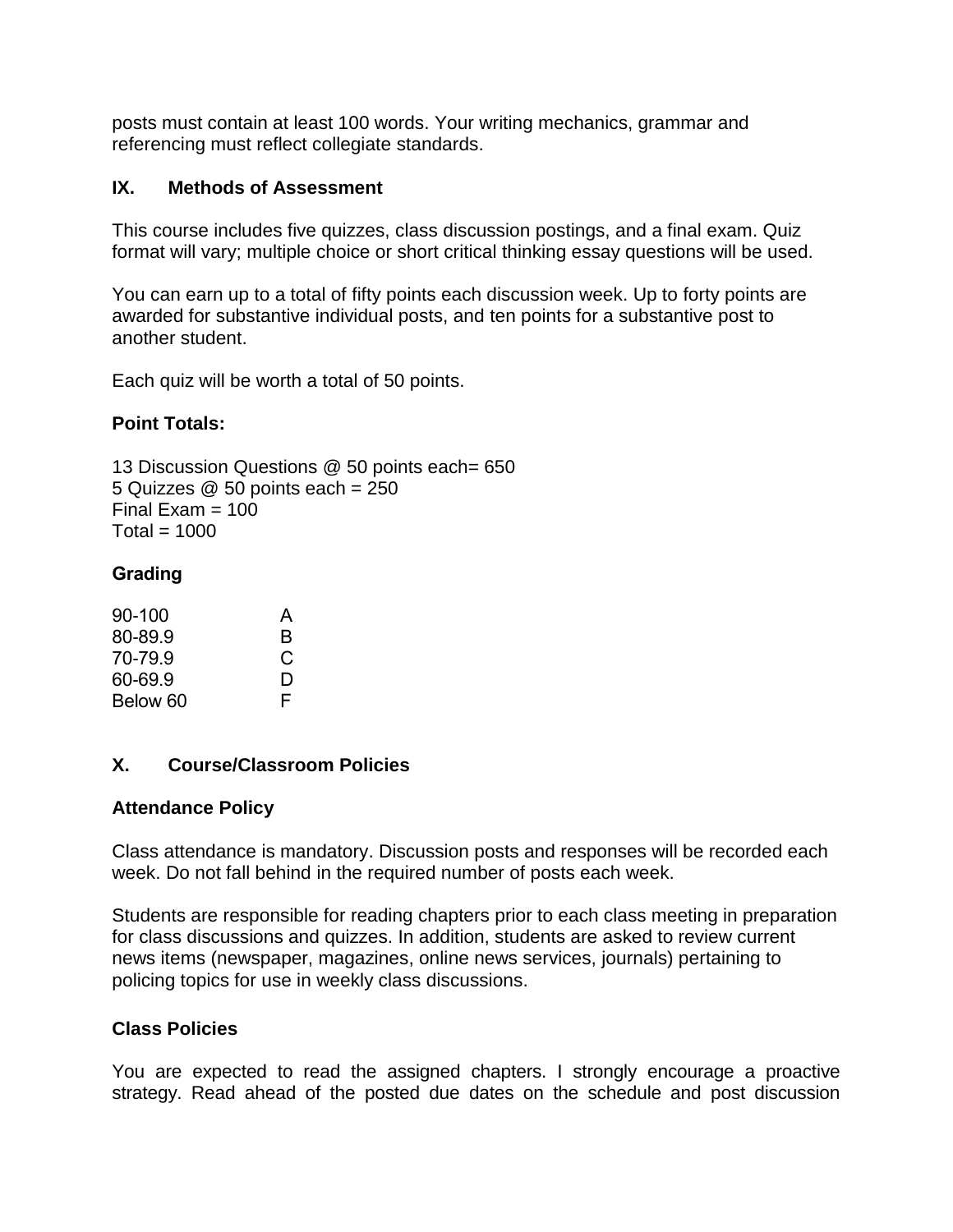responses on time. This is an online class that requires self-direction and motivation. If you do not keep up with assignment and appear disinterested, you will simply be asked to drop the course. Your preparation for reading assignments, weekly involvement, and examinations should reflect your academic commitment.

#### **Statement on plagiarism and academic irregularities**

The following shall constitute academic irregularities:

- 1) The use of materials and devices such as notes, books, calculators, etc., while taking an examination unless specifically authorized by the instructor or assistance from or to other persons while taking an examination unless specifically authorized by the instructor -- acts defined as cheating.
- 2) The presentation of words or ideas from any other source as one's own -- an act defined as plagiarism.
- 3) Unauthorized obtaining, distributions or receiving material which is purported to be an examination, or part of an examination, without the consent of the instructor.
- 4) Taking of an examination for another person or having another person take an examination and presenting or having same presented as one's own exam.
- 5) Other activities which interfere with the educational mission within the classroom.
	- 6) Submission of the same or essentially the same paper, project, assignment or finished product to an instructor which has been submitted to another instructor unless specifically authorized and consented to by both instructors.

#### Important:

It is important that you distinguish clearly between your own words and ideas and the words and ideas of other authors. Failure to do so may not only cause confusion for the reader, but may also result in PLAGIARISM - a serious violation of academic ethics. IMPORTANT: To copy material (word-for-word) from a source without using quotation marks or using quotation marks without indicating exactly the source of your material is UNACCEPTABLE. To paraphrase another author's material - namely, putting it in your own words without indicating exactly the source of this paraphrased material is also UNACCEPTABLE. Using another author's words or ideas and not giving that author credit is PLAGIARISM.

Plagiarism is a form of cheating. Getting help from a fellow student to solve a problem or to complete an assignment is not cheating. However, copying a major portion of an assignment from someone else (to get it done on time) or using someone else's work in any way is cheating in the form of plagiarism.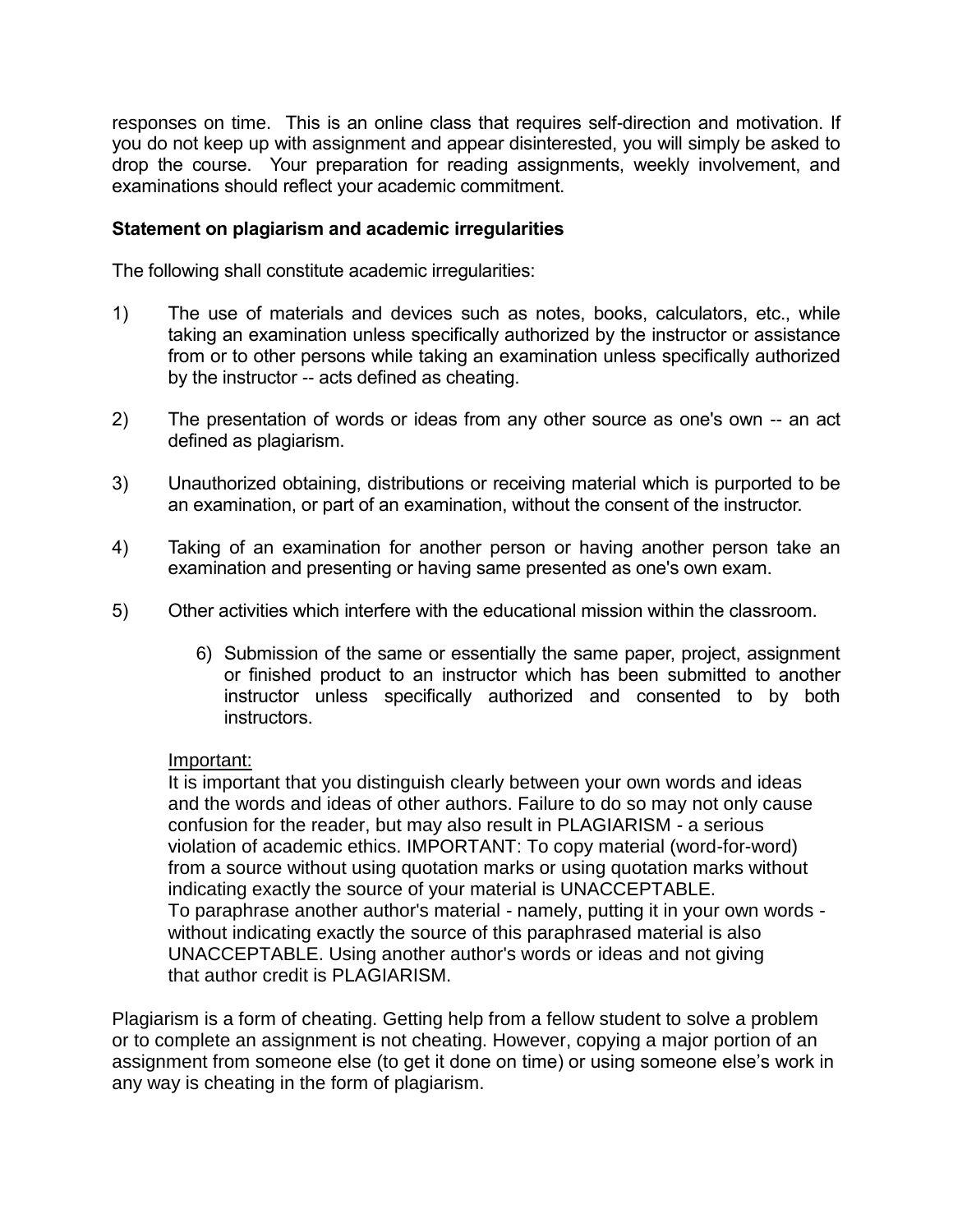If two or more students each turn in an assignment that is essentially a copy of another's work, this will be considered cheating. Instances of outright copying will result in no credit for the assignment for both the individual(s) who copied and the individual who was copied from (if known about).

#### **XI. Course Outline/Schedule**

# **Tentative Schedule**

| <b>Week</b>    | <b>Details/Core Objectives</b>                                                                                                                                                 | <b>Points</b> |
|----------------|--------------------------------------------------------------------------------------------------------------------------------------------------------------------------------|---------------|
| 1- January 15  | Course Introduction; Post brief introductions in courseroom; SR,COM                                                                                                            |               |
| 2- January 22  | Chapter 1- Courts, Crime and Controversy; Respond to Discussion Questions and<br>post one response to others; CT, COM, SR                                                      | 50            |
| 3- January 29  | Chapter 2- Law and Crime and Chapter 3 Federal Courts; Respond to Discussion<br>Questions and post one response to others; CT, COM, SR                                         | 50            |
| 4- February 5  | Chapter 4, State Courts; Discussion Questions and post one response to others;<br>Quiz Part 1 (Chapters 1-4); CT, COM, PR, SR                                                  | 50/50         |
| 5- February 12 | Chapter 5- The Dynamics of Courthouse Justice and Chapter 6 Prosecutors;<br>Discussion Questions and post one response to others; CT, COM, SR                                  | 50            |
| 6- February 19 | Chapter 7 Defense Attorneys and Chapter 8 Judges: Discussion Questions and<br>post one response to others; CT, COM, SR                                                         | 50            |
| 7- February 26 | Chapter 9 Defendants, Victims, and Witnesses; Discussion Questions and post one<br>response to others; Quiz Part 2 (Chapters 5-9); CT, COM, PR, SR                             | 50/50         |
| 8- March 5     | Chapter 10 From Arrest and Bail through Arraignment; Discussion Questions and<br>post one response to others; CT, COM, SR                                                      | 50            |
| 9- March 12    | <b>SPRING BREAK- NO CLASS</b>                                                                                                                                                  |               |
| 10-March 19    | Chapter 11 Disclosing and Suppressing Evidence and Chapter 12 Negotiated<br>Justice and the Plea of Guilty; Discussion Questions and post one response to<br>others; CT,COM,SR | 50            |
| 11- March 26   | Chapter 13 Trials and Juries; Discussion Questions and post one response to<br>others; Quiz Part 3 (Chapters 10-13); CT, COM, PR, SR                                           | 50/50         |
| 12- April 2    | Chapter 14 Sentencing Options; Discussion Questions and post one response to<br>others; CT,COM,SR                                                                              | 50            |
| 13-April 9     | Chapter 15 Sentencing Decisions; Discussion Questions and post one response to                                                                                                 | 50/50         |